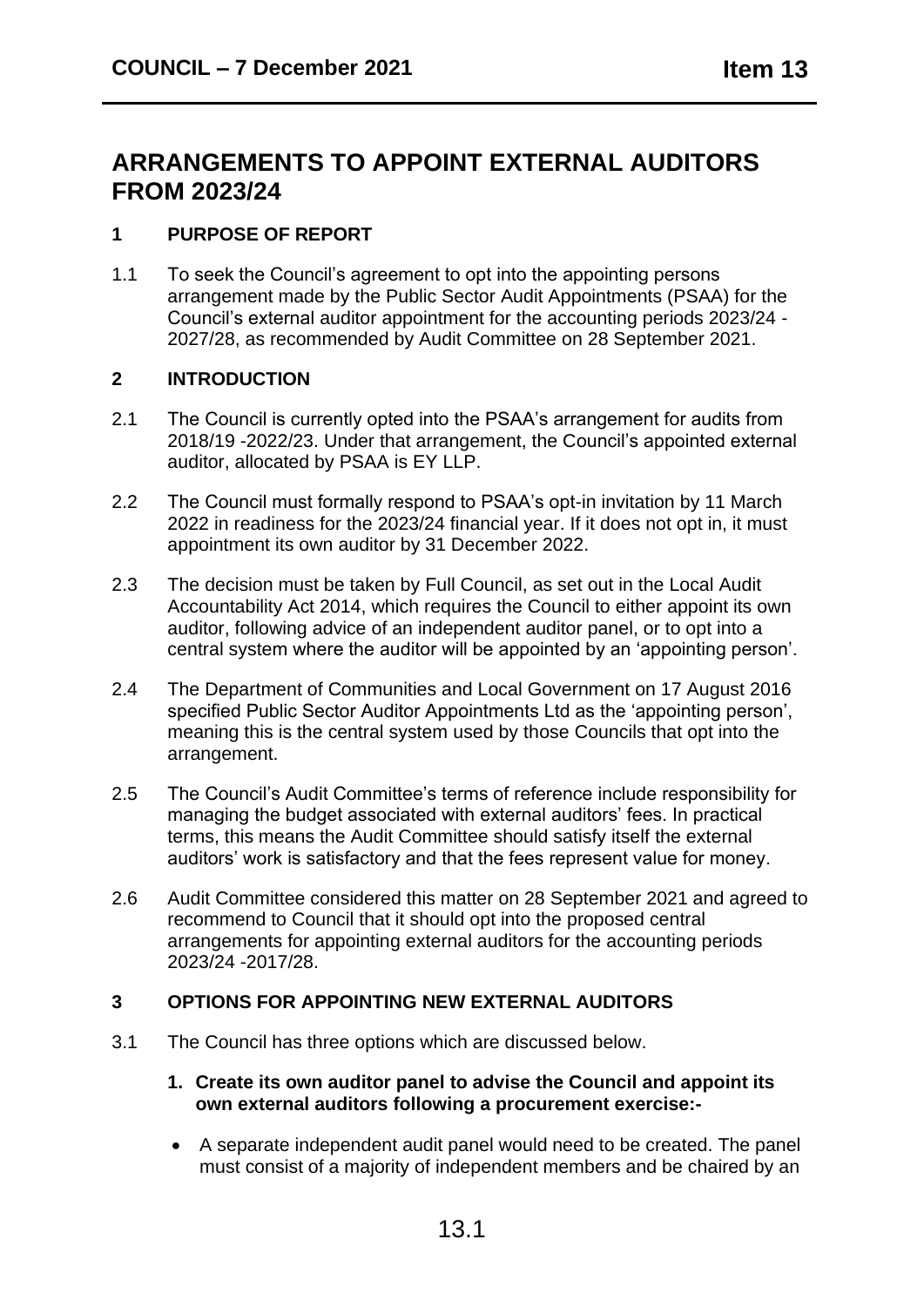independent person. The panel would be responsible for advising the authority on the selection and appointment of a local auditor to audit its accounts and provide advice therein and on maintaining independence with the auditor if requested.

- A separate procurement exercise would need to be undertaken which would require additional time and financial resource for the Council.
- The Council would not benefit from the economies of scale of a joint exercise and therefore costs may be higher.
- Available audit firms may be limited due to larger firms dedicating their resource to the contracts awarded through PSAA, risking the possibility that the Council is unable to secure an auditor.
- **2. Work with other Councils to create a joint auditor panel which will advise and appoint external auditors following a joint procurement exercise:-**
- Economies of scale will only be achieved if there are a number of other Councils willing to participate in a local exercise; however, indications are that other Essex authorities will be looking to opt-in to the PSAA appointing persons arrangements.
- The points listed under Option 1 above would also be relevant for this option, although risks would be shared with other authorities under a joint procurement.
- **3. Continue to opt into the central Public Sector Audit Appointments Ltd (option being recommended). The main benefits of this are:-**
- The best opportunity to secure the appointment of a qualified, registered auditor in a transparent and independent process, removing the need for an independent auditor's panel.
- Economies of scale should result in lower fees, through undertaking one major procurement as opposed to a multiplicity of individual procurements.
- A clear fee structure with any additional fees sent to PSAA for approval before these are passed onto Councils. Any surpluses are distributed to scheme members (whilst this is not guaranteed, c£11k has been redistributed to RDC over the last 3 years).
- An independent third party to deal with any issues with the contract and manage those issues.
- Concerted efforts to develop a more sustainable local audit market.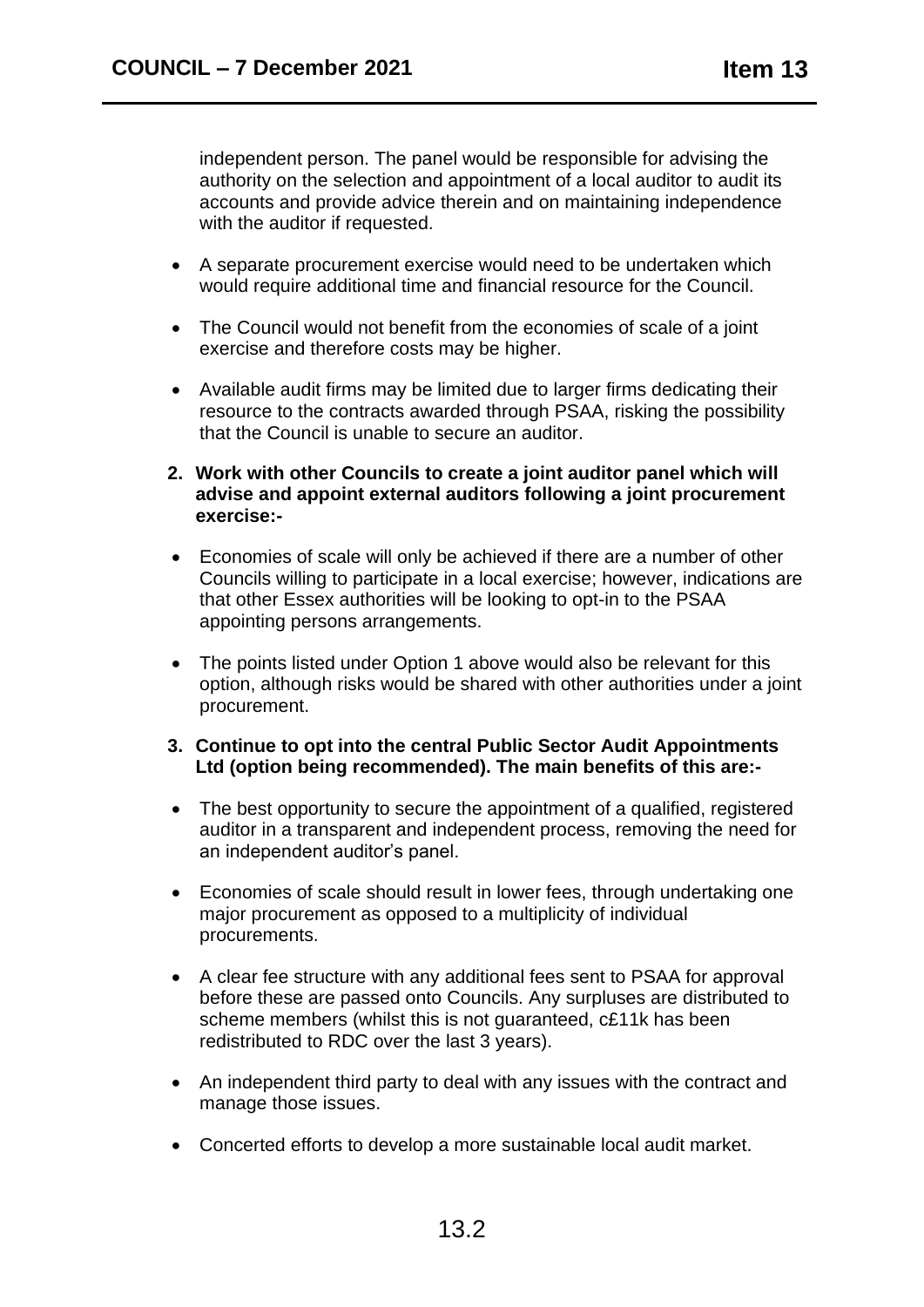#### **4 RISK IMPLICATIONS**

- 4.1 If the Council fails to appoint new external auditors by 31 December 2022, it will breach the Local Audit and Accountability Act 2014.
- 4.2 The way in which the Council appoints its new external auditors may not achieve value for money.

## **5 RESOURCE IMPLICATIONS**

- 5.1 Under the framework agreement PSAA agree a 'scale fee' for each council over the contract period. This is the core fee based on known requirements at the time of the procurement process but may vary subsequently to that date e.g., as a result of:
	- 1) Changes in local arrangements e.g., a new LATCO being set up
	- 2) New national risks emerging e.g., changes to legislation/accounting standards which require all audit firms to undertake additional work, or;
	- 3) New local risks emerging e.g., significant errors in the accounts which require additional testing in subsequent years.
- 5.2 Consequently, the 'scale fee' is only a baseline indication of the cost of the core work required to be completed and a 'variation' to the fee is often required to reflect the above risks/changes.
- 5.3 It is not possible to quantify the likely cost under a new framework until a procurement exercise has been undertaken by PSAA. It is recognised that there has been continued pressure on audit fees over the past few years, mainly driven by the increasing complexity of local government financial arrangements and the resultant increase in the amount of work auditors have to complete to meet their responsibilities. Future technical changes could result in further pressures.
- 5.4 The Council has a budget for external audit fees of £75,000 for the 2020/21 audit. To support implementation of the Redmond Review recommendations, government is providing principal local government bodies with £15 million in additional funding in 2021/22; this equates to £18,917 for the Council. This is intended to support the anticipated rise in fees for 2020/21 audits, driven by new requirements on auditors, including the National Audit Office's Code of Audit Practice 2020 and to enable local authorities to develop standardised statements of service information and costs. However, there is no guarantee of additional funding in future years.

#### **6 LEGAL IMPLICATIONS**

6.1 The Local Audit and Accountability Act 2014 requires the Council to either appoint its own auditor, following the advice of an independent auditor panel,